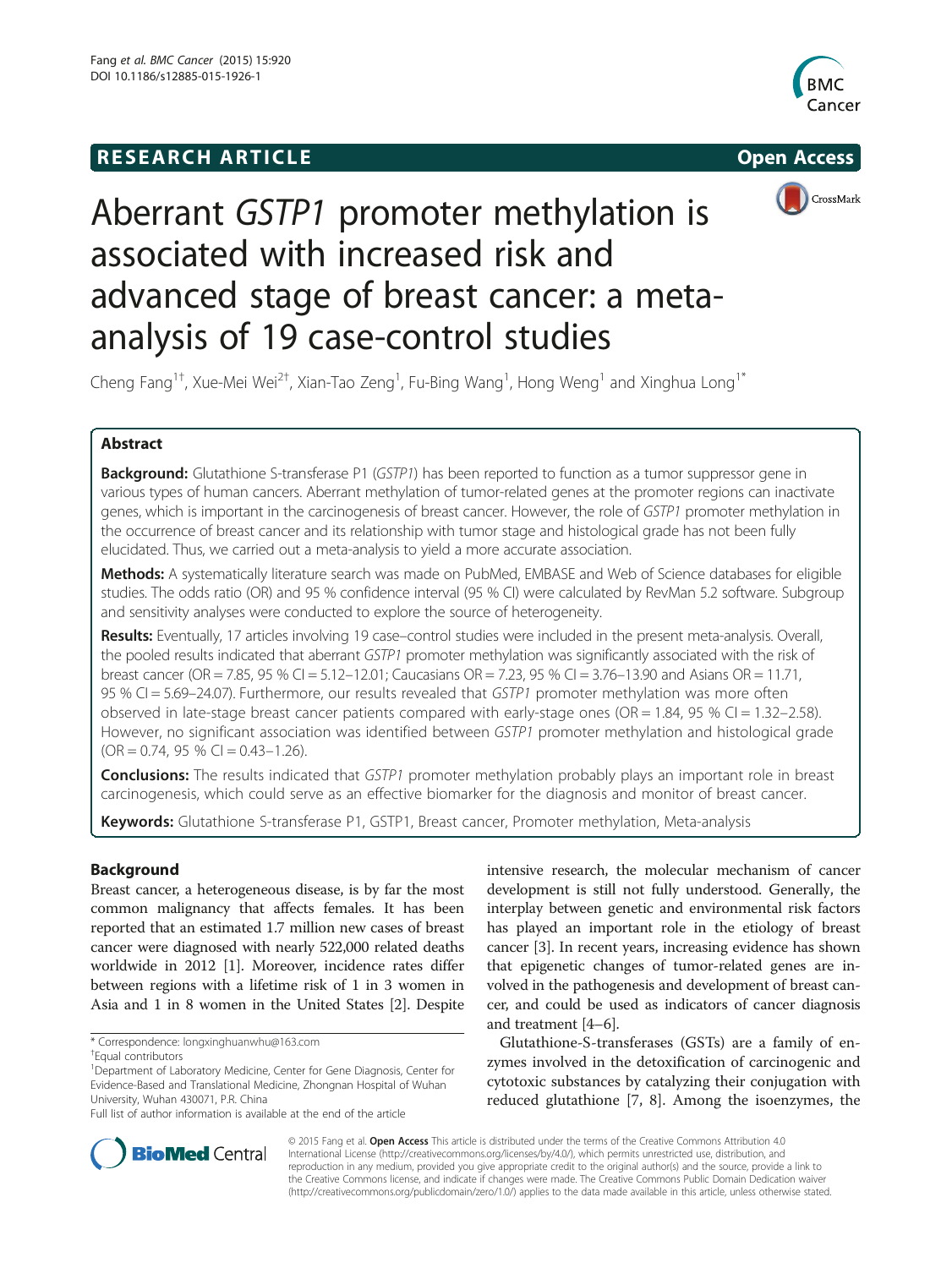pi-class GST (GST $\pi$ ) encoded by the *GSTP1* gene is implicated in a large variety of detoxification and metabolism reactions, which prevent cells from genome damage and cancer initiation [[9](#page-6-0), [10](#page-6-0)]. The GSTP1 gene is a tumor suppressor gene and locus on chromosome 11q13 [\[11](#page-6-0)]. Aberrant methylation of the GSTP1 often occurs in different cancer types including those of liver, prostate, and breast cancer [[12](#page-7-0), [13\]](#page-7-0). Moreover, the silencing of GSTP1 gene expression induced by promoter methylation has been found to be implicated in the pathogenesis of breast cancer [\[14\]](#page-7-0).

To date, several studies have investigated the methylation patterns of the GSTP1 in breast cancer patients, yet the data are greatly variable due to differences among studies. Therefore, we conducted a meta-analysis of the published clinical studies to evaluate the effect of GSTP1 promoter methylation on breast cancer patients.

## Methods

#### Eligible criteria

Eligible studies included in this meta-analysis should meet the following standards: (1) assessed the association between GSTP1 promoter methylation and breast cancer; (2) independent case–control studies; (3) all patients met the clear diagnostic criteria for breast cancer; (4) provided sufficient data about the methylation levels of GSTP1 in tissue or blood samples of cancer patients and normal controls; (5) the methylated GSTP1 was detected by polymerase chain reaction (PCR) based methylation assays.

## Literature search

This meta-analysis was reported according to the checklist of the Meta-analysis of Observational Studies in Epidemiology (MOOSE) guidelines (Additional file [1:](#page-6-0) Table S1). We systematically searched related clinical studies regarding the association between GSTP1 promoter methylation and breast cancer via PubMed, EMBASE and Web of Science databases (up to January 31, 2015). The key terms: (breast OR mammary) And (cancer OR neoplasm OR tumor OR carcinoma) And (GSTP1 OR glutathione S-transferase P1) And (methylation OR hypermethylation) were used. The references cited in the selected studies were also scanned for relevant studies.

#### Data extraction

Data extraction was conducted independently by two reviewers from the included studies. The recorded information for each study contained the following: First author's name, year of publication, patients' ethnicity, sample type, sample size, tumor stage, histological grade, GSTP1 methylation frequencies and the methylation detection methods. All selected studies used normal samples as controls, which were composed of normal breast tissues from breast cancer patients and normal samples from noncancer people. Of these studies, we combined stage 0, I and II as early-stage, stage III and IV as late-stage, which were defined by AJCC staging system [\[15\]](#page-7-0). As for histological grade, Grade I and II were defined as low-grade, Grade III was defined as high-grade [\[16\]](#page-7-0).

#### Statistical analysis

Odds ratios (ORs) and their 95 % confidence intervals (CIs) were used to evaluate the association. Heterogeneity was quantified by the Cochran Q test with statistical significance set at  $P < 0.10$  and  $I^2$  statistics. If there was no statistical heterogeneity among studies ( $P \ge 0.10$  and  $I^2$  < 40 %), we used the fixed-effect model to pool the results; otherwise, the random-effects model was applied [[17](#page-7-0)]. Moreover, subgroup analyses, which were stratified according to the patients' ethnicity, sample type and detection methods were performed to explore potential sources of heterogeneity and the differences among them. In the presence of heterogeneity, sensitivity analysis was conducted by omitting a single study in each turn to see whether a particular omission could influence the overall estimate. The funnel plots were applied to assess publication bias if the included number of studies was no less than nine. All above analyses were carried out using the Review Manager 5.2 software (Cochrane Collaboration, Oxford, UK). In addition, the effect of possible publication bias was evaluated using the Egger's test [\[18](#page-7-0)] and trim-and-fill method [\[19](#page-7-0)] by STATA 12.0 software.

## Results

#### Studies selection and characteristics

After being selected in accordance with our inclusion criteria, 17 articles involving 19 case–control studies [\[20](#page-7-0)–[36](#page-7-0)], comprising 1,647 cases and 559 controls were finally included, the publication years of the selected studies ranged from 2003–2014. Figure [1](#page-2-0) showed the process of study selection.

Ten studies were conducted among Caucasians [[20](#page-7-0), [21](#page-7-0), [24](#page-7-0)–[26](#page-7-0), [28](#page-7-0), [30](#page-7-0), [32](#page-7-0), [35](#page-7-0), [36](#page-7-0)], seven studies among Asians [[23](#page-7-0), [29](#page-7-0), [31](#page-7-0), [33](#page-7-0), [34](#page-7-0)], one study among Africa [[22](#page-7-0)] and the other one was among mixed populations [\[27](#page-7-0)]. Tumor tissues and blood samples were used to detect the methylation status of GSTP1 promoter. Moreover, the methylated levels of GSTP1 were assessed using a variety of PCR based methylation assays composing of methylation-specific PCR (MSP), quantitative MSP (QMSP), pyrosequencing, MethyLight assay, and methylation-specific multiplex ligation-dependent probe amplification (MS-MLPA). Characteristics of all included studies were summarized in Table [1.](#page-2-0)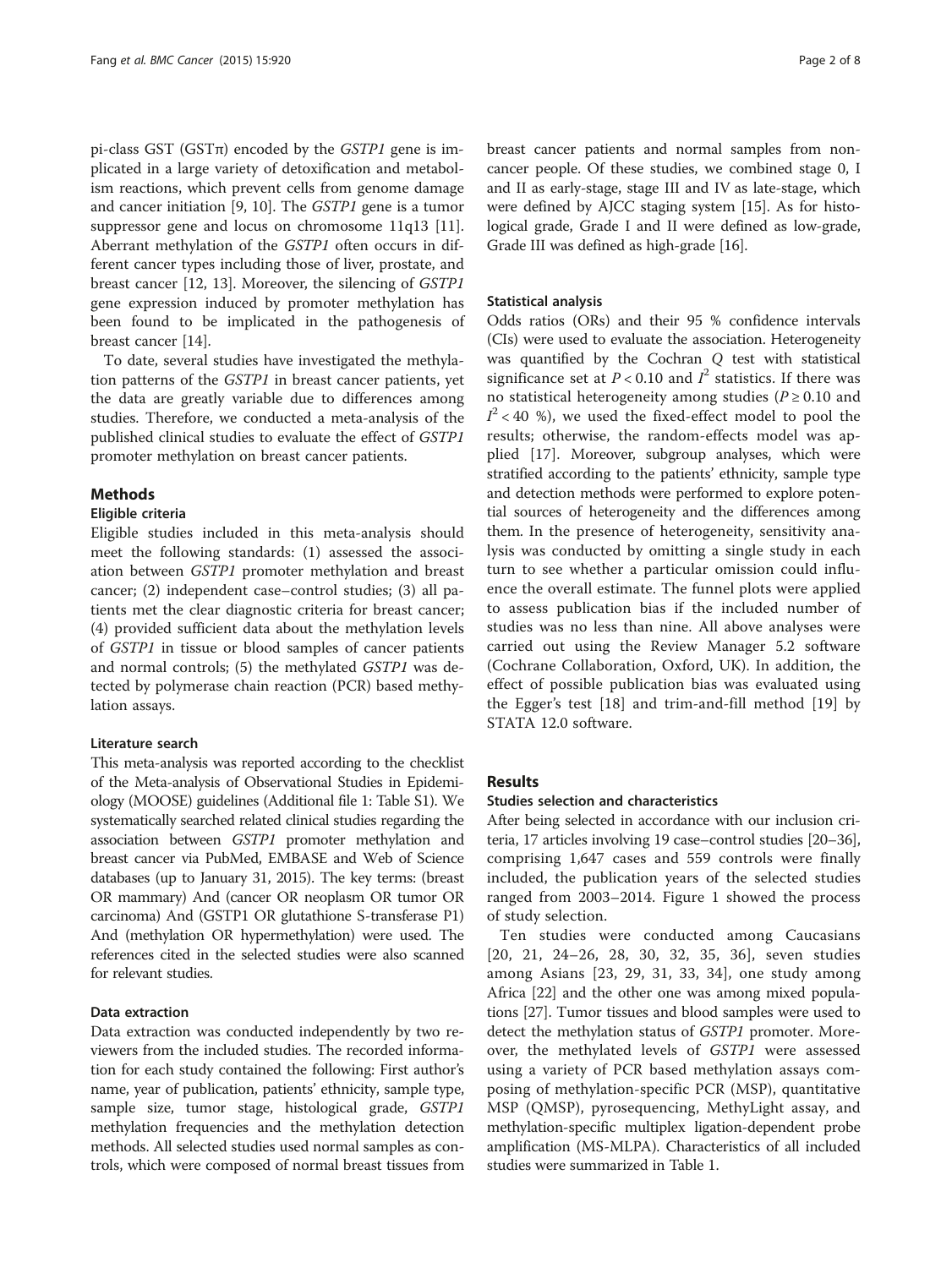<span id="page-2-0"></span>

Table 1 Main characteristics of included studies

#### Overall and subgroup analyses

Our results showed that breast cancer exhibited significantly higher frequency of GSTP1 methylation than normal controls (OR = 7.85, 95 % CI = 5.12–12.01, Fig. [2](#page-3-0)). Moreover, subgroup analyses were performed to identify the influence of abnormal GSTP1 promoter methylation on the risk of breast cancer. Ethnicity-stratified analysis revealed that there were statistical associations between GSTP1 promoter methylation and increased breast cancer risk among both Caucasians (OR = 7.23, 95 % CI = 3.76–13.90) and Asians (OR = 11.71, 95 % CI = 5.69–24.07). After stratified by sample type, we found that aberrant methylation of GSTP1 was correlated with the risk of breast cancer detected in tissue (OR = 10.32,  $95 \%$  CI = 5.97-17.85) as well as blood samples  $(OR = 4.02, 95 % CI = 1.12-14.38)$ . After stratified by method, significant associations between GSTP1 promoter methylation and the risk of breast cancer were observed in all of the subgroups (Quantitative: OR =  $4.73$ , 95 % CI =  $1.84-12.12$ ; Semi-quantitative:

| Study ID            | Ethnicity                | Sample Case/ |                                     | Methods (techniques)                 | GSTP1 (M/N) |        | Stage (M/N) |            | Grade (M/N) |            |
|---------------------|--------------------------|--------------|-------------------------------------|--------------------------------------|-------------|--------|-------------|------------|-------------|------------|
|                     |                          | type         | control                             |                                      | Cacer       | Normal | Early-stage | Late-stage | Low-grade   | High-grade |
| Jeronimo 2003 [20]  | Caucasian                | Tissue       | 27/12                               | MSP (Non-quantitative)               | 17/27       | 0/12   |             |            |             |            |
| Shinozaki 2005 [21] | Caucasian                | Tissue       | 151/10                              | MSP (Non-quantitative)               | 32/151      | 0/10   |             |            |             |            |
| Hoque 2006 [22]     | African                  | Blood        | 90/38                               | QMSP (Quantitative)                  | 12/47       | 0/38   | 6/24        | 22/66      |             |            |
| Lee 2007 [23]       | Asian                    | Tissue       | 85/15                               | MSP <sup>+</sup> (Non-quantitative)  | 32/85       | 0/15   | L,          |            |             |            |
| Pasquali 2007 [24]  | Caucasian                | Tissue       | 15/15                               | Pyrosequencing<br>(Ouantitative)     | 9/15        | 2/15   | L,          |            |             |            |
| Jeronimo 2008 [25]  | Caucasian Tissue         |              | 66/12                               | QMSP (Quantitative)                  | 33/66       | 2/12   | J.          |            |             |            |
| Hoque 2009 [26]     | Caucasian                | Tissue       | 112/32                              | QMSP (Quantitative)                  | 22/112      | 3/32   | L,          |            |             |            |
| Brooks 2010 [27]    | Mixed                    | Blood        | 50/99                               | QMSP (Quantitative)                  | 2/50        | 7/99   | L,          |            |             |            |
| Matuschek 2010 [28] | Caucasian                | Blood        | 76/16                               | MethyLight assay<br>(Quantitative)   | 14/76       | 1/16   | 3/39        | 9/31       |             |            |
| Sharma 2010 [29]    | Asian                    | Tissue       | 100/15                              |                                      | 25/100      | 1/15   | 8/51        | 17/49      | 15/48       | 8/28       |
|                     |                          | Blood        | 100/30                              | MSP (Non-quantitative)               | 22/100      | 1/30   | 6/51        | 16/49      | 13/48       | 8/28       |
| Moelans 2011 [30]   | Caucasian                | Tissue       | 72/9                                | MS-MLPA<br>(Semi-quantitative)       | 32/72       | 0/9    |             |            | 4/25        | 4/14       |
| Park 2011 [31]      | Asian                    | Tissue       | 85/30                               | MethyLight assay<br>(Quantitative)   | 25/85       | 0/30   |             |            | 6/30        | 8/20       |
| Kornegoor 2012 [32] | Caucasian                | Tissue       | 108/10                              | MS-MLPA<br>(Semi-quantitative)       | 47/108      | 0/10   |             |            |             |            |
| Yamamoto 2012 [33]  | 94/53<br>Asian<br>Tissue |              | MSP <sup>+</sup> (Non-quantitative) | 45/94                                | 1/53        | 26/56  | 19/38       |            | ٠           |            |
|                     |                          | Blood        | 159/87                              |                                      | 21/159      | 2/87   | 3/68        | 9/57       |             |            |
| Jung 2013 [34]      | Asian                    | Tissue       | 60/60                               | MS-MLPA<br>(Semi-quantitative)       | 10/60       | 2/60   | 10/53       | 0/7        | 6/40        | 4/20       |
| Klajic 2013 [35]    | Caucasian Tissue         |              | 219/6                               | Pyroseguencing<br>(Quantitative)     | 142/219     | 0/6    | 53/85       | 74/108     |             |            |
| de Groot 2014 [36]  | Caucasian Tissue         |              | 21/10                               | Gel-based MSP<br>(Semi-quantitative) | 9/21        | 0/10   |             |            |             |            |

MSP methylation-specific PCR, QMSP quantitative MSP, MS-MLPA methylation-specific multiplex ligation-dependent probe amplification, MSP<sup>+</sup> based on MSP with slight modifications, M the number of methylations, N number of total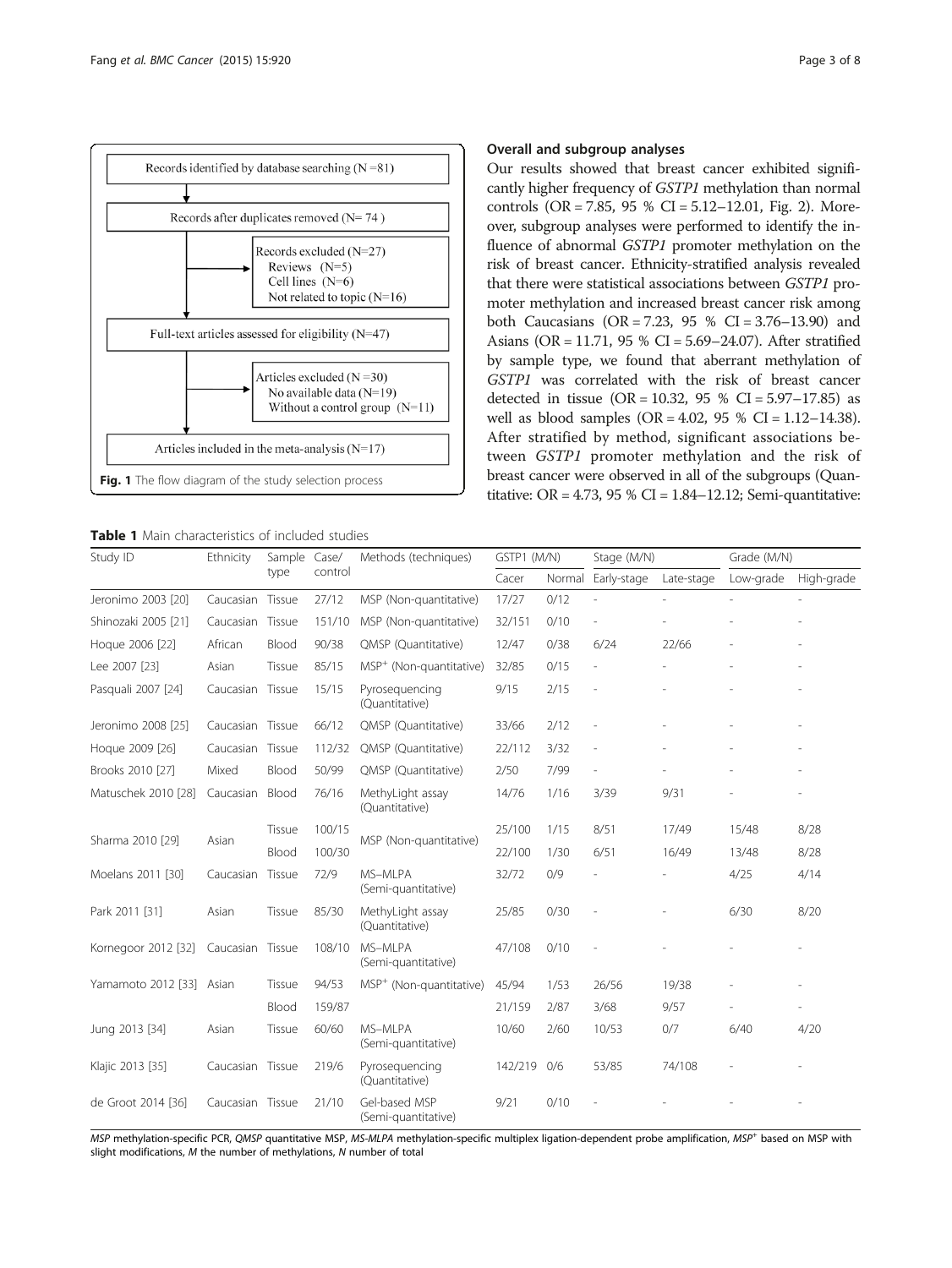<span id="page-3-0"></span>

|                                                                                                                                                                                            | Normal<br>Cancer                                                          |      | <b>Odds Ratio</b>                |    |            | <b>Odds Ratio</b>              |      |                    |
|--------------------------------------------------------------------------------------------------------------------------------------------------------------------------------------------|---------------------------------------------------------------------------|------|----------------------------------|----|------------|--------------------------------|------|--------------------|
| <b>Study or Subgroup</b>                                                                                                                                                                   |                                                                           |      | Events Total Events Total Weight |    |            | M-H, Fixed, 95% CI Year        |      | M-H, Fixed, 95% CI |
| Jeronimo 2003                                                                                                                                                                              | 17                                                                        | 27   | 0                                | 12 |            | 1.1% 41.67 [2.23, 779.08] 2003 |      |                    |
| Shinozaki 2005                                                                                                                                                                             | 32                                                                        | 151  | 0                                | 10 | 3.1%       | 5.71 [0.33, 100.07] 2005       |      |                    |
| Hoque 2006                                                                                                                                                                                 | 12                                                                        | 47   | 0                                | 38 |            | 1.7% 27.11 [1.55, 474.97] 2006 |      |                    |
| Pasquali 2007                                                                                                                                                                              | 9                                                                         | 15   | 2                                | 15 | 3.4%       | 9.75 [1.59, 59.70]             | 2007 |                    |
| Lee 2007                                                                                                                                                                                   | 32                                                                        | 85   | 0                                | 15 | 2.2%       | 18.83 [1.09, 325.46] 2007      |      |                    |
| Jeronimo 2008                                                                                                                                                                              | 33                                                                        | 66   | 2                                | 12 | 7.3%       | 5.00 [1.02, 24.59]             | 2008 |                    |
| Hoque 2009                                                                                                                                                                                 | 22                                                                        | 112  | 3                                | 32 | 16.1%      | 2.36 [0.66, 8.47] 2009         |      |                    |
| Sharma b 2010                                                                                                                                                                              | 22                                                                        | 100  | 1                                | 30 | 5.1%       | 8.18 [1.05, 63.46] 2010        |      |                    |
| Sharma a 2010                                                                                                                                                                              | 25                                                                        | 100  | 1                                | 15 | 5.6%       | 4.67 [0.58, 37.30] 2010        |      |                    |
| Matuschek 2010                                                                                                                                                                             | 14                                                                        | 76   | 1                                | 16 | 5.8%       | 3.39 [0.41, 27.82] 2010        |      |                    |
| Brooks 2010                                                                                                                                                                                | 2                                                                         | 50   | 7                                | 99 | 19.3%      | 0.55 [0.11, 2.74] 2010         |      |                    |
| Park 2011                                                                                                                                                                                  | 25                                                                        | 85   | $\mathbf 0$                      | 30 |            | 2.2% 25.71 [1.51, 436.77] 2011 |      |                    |
| Moelans 2011                                                                                                                                                                               | 32                                                                        | 72   | 0                                | 9  | 2.1%       | 15.25 [0.86, 271.89] 2011      |      |                    |
| Kornegoor 2012                                                                                                                                                                             | 47                                                                        | 108  | 0                                | 10 |            | 2.2% 16.22 [0.93, 283.84] 2012 |      |                    |
| Yamamoto a 2012                                                                                                                                                                            | 45                                                                        | 94   | 1                                | 53 |            | 2.9% 47.76 [6.34, 359.88] 2012 |      |                    |
| Yamamoto b 2012                                                                                                                                                                            | 21                                                                        | 159  | 2                                | 87 | 9.6%       | 6.47 [1.48, 28.28] 2012        |      |                    |
| <b>Jung 2013</b>                                                                                                                                                                           | 10                                                                        | 60   | 2                                | 60 | 7.1%       | 5.80 [1.21, 27.73] 2013        |      |                    |
| Klajic 2013                                                                                                                                                                                | 142                                                                       | 219  | 0                                | 6  |            | 1.5% 23.90 [1.33, 429.97] 2013 |      |                    |
| de Groot 2014                                                                                                                                                                              | 9                                                                         | 21   | $\Omega$                         | 10 |            | 1.6% 15.96 [0.83, 307.94] 2014 |      |                    |
| <b>Total (95% CI)</b>                                                                                                                                                                      |                                                                           | 1647 |                                  |    | 559 100.0% | 7.85 [5.12, 12.01]             |      |                    |
| <b>Total events</b>                                                                                                                                                                        | 551                                                                       |      | 22                               |    |            |                                |      |                    |
|                                                                                                                                                                                            | Heterogeneity: Chi <sup>2</sup> = 22.69, df = 18 (P = 0.20); $I^2 = 21\%$ |      |                                  |    |            |                                |      |                    |
| 10<br>500<br>0.002<br>0.1<br>Test for overall effect: $Z = 9.47$ (P < 0.00001)                                                                                                             |                                                                           |      |                                  |    |            |                                |      |                    |
| Decreased risk<br>Increased risk                                                                                                                                                           |                                                                           |      |                                  |    |            |                                |      |                    |
| Fig. 2 Forest plot of the association between GSTP1 methylation and breast cancer risk based on a fixed-effect model. The squares and horizontal<br>lines correspond to the OR and 95 % CI |                                                                           |      |                                  |    |            |                                |      |                    |

OR = 10.33, 95 % CI = 3.32–32.10; Non-quantitative: OR = 12.55, 95 % CI = 5.72–27.55). Above results could be reviewed in Table 2.

In addition, eight studies [[22](#page-7-0), [28, 29, 33](#page-7-0)–[35\]](#page-7-0) comprising 832 patients were pooled for the OR in evaluating the association between GSTP1 methylation and tumor stage. The results revealed that aberrant GSTP1 methylation was more often observed in late-stage patients compared with

**Table 2** Overall and subgroups analyses of GSTP1 methylation and breast cancer risk

| Number  | OR (95 % CI)        | Heterogeneity |           |       |  |
|---------|---------------------|---------------|-----------|-------|--|
|         |                     | Ph            | $1^2$ (%) | $x^2$ |  |
| 19      | 7.85 (5.12, 12.01)  | 0.20          | 21        | 22.69 |  |
|         |                     |               |           |       |  |
| $10 \,$ | 7.23 (3.76, 13.90)  | 0.67          | 0         | 6.65  |  |
| 7       | 11.71 (5.69, 24.07) | 0.61          | 0         | 4.53  |  |
|         |                     |               |           |       |  |
| 14      | 10.32 (5.97, 17.85) | 0.58          | $\Omega$  | 11.39 |  |
| 5       | 4.02 (1.12, 14.38)  | 0.07          | 54        | 8.64  |  |
|         |                     |               |           |       |  |
| 8       | 4.73 (1.84, 12.12)  | 0.08          | 45        | 12.84 |  |
| 4       | 10.33 (3.32, 32.10) | 0.86          | 0         | 0.77  |  |
| 7       | 12.55 (5.72, 27.55) | 0.61          | 0         | 4.51  |  |
|         | Semi-quantitative   |               |           |       |  |

N number of trials, OR odds ratio

early-stage ones  $(OR = 1.84, 95 % CI = 1.32–2.58, Fig. 3).$  $(OR = 1.84, 95 % CI = 1.32–2.58, Fig. 3).$  $(OR = 1.84, 95 % CI = 1.32–2.58, Fig. 3).$ However, the pooled OR of five studies showed that there was no significant association between GSTP1 methylation and histological grade  $(OR = 0.74, 95 % CI = 0.43-1.26)$ (Table [3](#page-4-0)).

## Sensitivity analysis

The results showed that moderate heterogeneity existed in investigating the correlation of GSTP1 methylation and breast cancer risk detected in blood samples and quantitative method by subgroup analysis (Table 2). Then, a sensitive analysis was used to find the heterogeneous study. After removal of the study by Brooks et al. [[27](#page-7-0)], the heterogeneity presented in blood samples was reduced from  $I^2 = 54\% (P^h = 0.07)$  to  $I^2 = 0\% (P^h = 0.71)$ , the heterogeneity in quantitative method was also reduced from  $I^2 = 45$  % ( $P^h = 0.08$ ) to  $I^2 = 0$  % ( $P^h = 0.43$ ), suggesting it might be the heterogeneous study. However, the pooled ORs were not significantly changed in sensitivity analyses, in which each study was deleted at one time, suggested the stability of our results.

## Publication bias

Visual inspection of the funnel plot in Fig. [4](#page-5-0) shows an asymmetry, which indicates the presence of publication bias in evaluating GSTP1 methylation and breast cancer risk. Egger's test also display statistical evidence of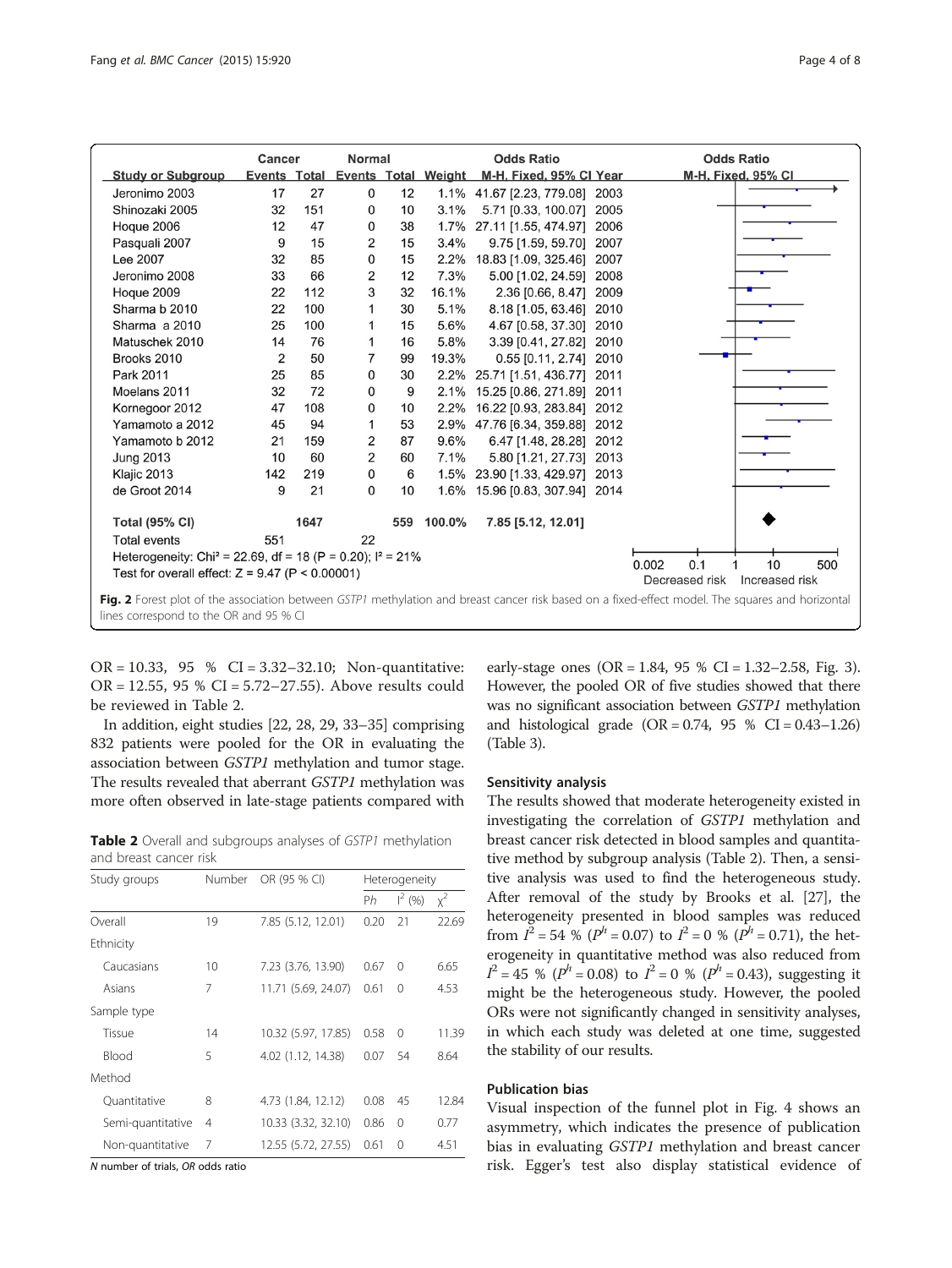<span id="page-4-0"></span>

|                                                                                                                                               | Late-stage   |                | Early-stage  |     |        | <b>Odds Ratio</b>       | <b>Odds Ratio</b>  |  |
|-----------------------------------------------------------------------------------------------------------------------------------------------|--------------|----------------|--------------|-----|--------|-------------------------|--------------------|--|
| <b>Study or Subgroup</b>                                                                                                                      | Events Total |                | Events Total |     | Weight | M-H, Fixed, 95% CI Year | M-H, Fixed, 95% CI |  |
| Hoque 2006                                                                                                                                    | 22           | 66             | 6            | 24  | 11.5%  | 1.50 [0.52, 4.31] 2006  |                    |  |
| Matuschek 2010                                                                                                                                | 9            | 31             | 3            | 39  | 3.7%   | 4.91 [1.20, 20.11] 2010 |                    |  |
| Sharma b 2010                                                                                                                                 | 16           | 49             | 6            | 51  | 7.8%   | 3.64 [1.28, 10.29] 2010 |                    |  |
| Sharma a 2010                                                                                                                                 | 17           | 49             | 8            | 51  | 10.1%  | 2.86 [1.10, 7.43] 2010  |                    |  |
| Yamamoto b 2012                                                                                                                               | 9            | 57             | 3            | 68  | 4.5%   | 4.06 [1.04, 15.81] 2012 |                    |  |
| Yamamoto a 2012                                                                                                                               | 19           | 38             | 26           | 56  | 20.7%  | 1.15 [0.51, 2.63] 2012  |                    |  |
| <b>Jung 2013</b>                                                                                                                              | $\Omega$     | $\overline{7}$ | 10           | 53  | 5.0%   | 0.28 [0.01, 5.23] 2013  |                    |  |
| Klajic 2013                                                                                                                                   | 74           | 108            | 53           | 85  | 36.7%  | 1.31 [0.72, 2.39] 2013  |                    |  |
| <b>Total (95% CI)</b>                                                                                                                         |              | 405            |              | 427 | 100.0% | 1.84 [1.32, 2.58]       |                    |  |
| Total events                                                                                                                                  | 166          |                | 115          |     |        |                         |                    |  |
| Heterogeneity: Chi <sup>2</sup> = 9.81, df = 7 (P = 0.20); $I^2$ = 29%<br>0.01<br>0.1<br>100<br>10                                            |              |                |              |     |        |                         |                    |  |
| Test for overall effect: $Z = 3.58$ (P = 0.0003)<br>Favours Early stage Favours Late-stage                                                    |              |                |              |     |        |                         |                    |  |
| Fig. 3 Forest plot of the association between GSTP1 methylation and tumor stage based on a fixed-effect model. OR and 95 % CI were calculated |              |                |              |     |        |                         |                    |  |

asymmetry  $(P = 0.003)$ . Then, the trim-and-fill method was applied to adjust this bias and calculate the number of unpublished studies that could lead to asymmetry (Fig. [5](#page-5-0)). The estimated OR adjusted by trim-and-fill method was similar to the original estimate ( $OR = 4.20$ , 95 %  $CI = 2.75-6.41$ , indicating that our analyses were reliable and robust. For limited number of studies, the investigation of publication bias with tumor stage and histological grade were not examined.

## **Discussion**

GSTP1 is a member of the metabolic enzymes family, which has significant implications in the prevention of cancer initiation upon exposure to carcinogens [[11,](#page-6-0) [13](#page-7-0)]. Absence of GSTP1 expression is found in approximately two thirds of the patients with breast cancer, suggesting it might play an important role in breast carcinogenesis [[23](#page-7-0)]. It has also been demonstrated that the hypermethylation of GSTP1 gene promoter frequently occurs in breast cancer and may result in inactivation of GSTP1 expression, thus lead to cancer progression [\[13\]](#page-7-0).

The current meta-analysis demonstrated that the methylation level of GSTP1 was significantly higher in breast cancer patients than that in normal controls, which indicated its potential role in the etiology of breast cancer. This was in accordance with the results of previous studies [\[22](#page-7-0)–[24\]](#page-7-0). We also performed subgroup analyses to further explore the potential effects of the patients' ethnicity, sample type and detection method on the association of

Table 3 Association of GSTP1 methylation and tumor stage/ histological grade in breast cancer

| Study<br>groups | Number | OR (95 % CI)          |      | Heterogeneity |       |  |  |
|-----------------|--------|-----------------------|------|---------------|-------|--|--|
|                 |        |                       | Ph   | $1^2$ (%)     |       |  |  |
| Stage           |        | 1.84 (1.32, 2.58)     | 0.20 | -29           | 9.81  |  |  |
| Grade           |        | $0.74$ $(0.43, 1.26)$ | 0.69 |               | 2 2 7 |  |  |

N number of trials, OR odds ratio

GSTP1 promoter methylation with the risk of breast cancer. The results revealed that GSTP1 promoter methylation was closely associated with the risk of breast cancer in both Caucasians (OR = 7.23, 95 % CI = 3.76–13.90) and Asians (OR = 11.71, 95 % CI = 5.69–24.07), whereas, the correlation was stronger in Asians than in Caucasians. The reasons might include differences in genetic backgrounds, environments and sample size. After stratified by sample type, we found that aberrant methylation of GSTP1 was correlated with the risk of breast cancer detected in tissue (OR = 10.32, 95 % CI =  $5.97-17.85$ ) as well as blood samples (OR = 4.02, 95 % CI = 1.12–14.38). Moreover, a high concordance between tumor and blood DNA methylation of GSTP1 was reported in studies conducted on paired tumor tissue and blood samples from breast cancer patients [\[29, 33](#page-7-0)]. Yamamoto et al. compared the gene methylation status in serum DNA before and after surgery in patients with primary breast cancer, and demonstrated that the origin of blood methylated DNA was the tumor tissue because patients with aberrant GSTP1 methylation in serum DNA collected before surgery were found to be negative for gene methylation after surgery [\[33\]](#page-7-0). This indicated that blood DNA methylation of GSTP1 could reflect alterations in the tumor and the ease of obtaining blood samples makes it a potential biomarker for diagnosis of breast cancer. In the present meta-analysis, the small number of patients, various ethnicity groups and different time of sample collection may contribute to relatively extended confidence intervals. To date, a diversity of PCR based methylation assays were developed and widely used to measure methylation in clinical specimens, classified as quantitative, semi-quantitative and non-quantitative techniques [\[37\]](#page-7-0). Several papers have compared MS–MLPA (semi-quantitative) with pyrosequencing (quantitative) or MSP (non-quantitative) and showed a good concordance between MS–MLPA and pyrosequencing [[30](#page-7-0), [37\]](#page-7-0). Since different methylation assays were applied to detect the methylation levels of GSTP1 in the studies included in this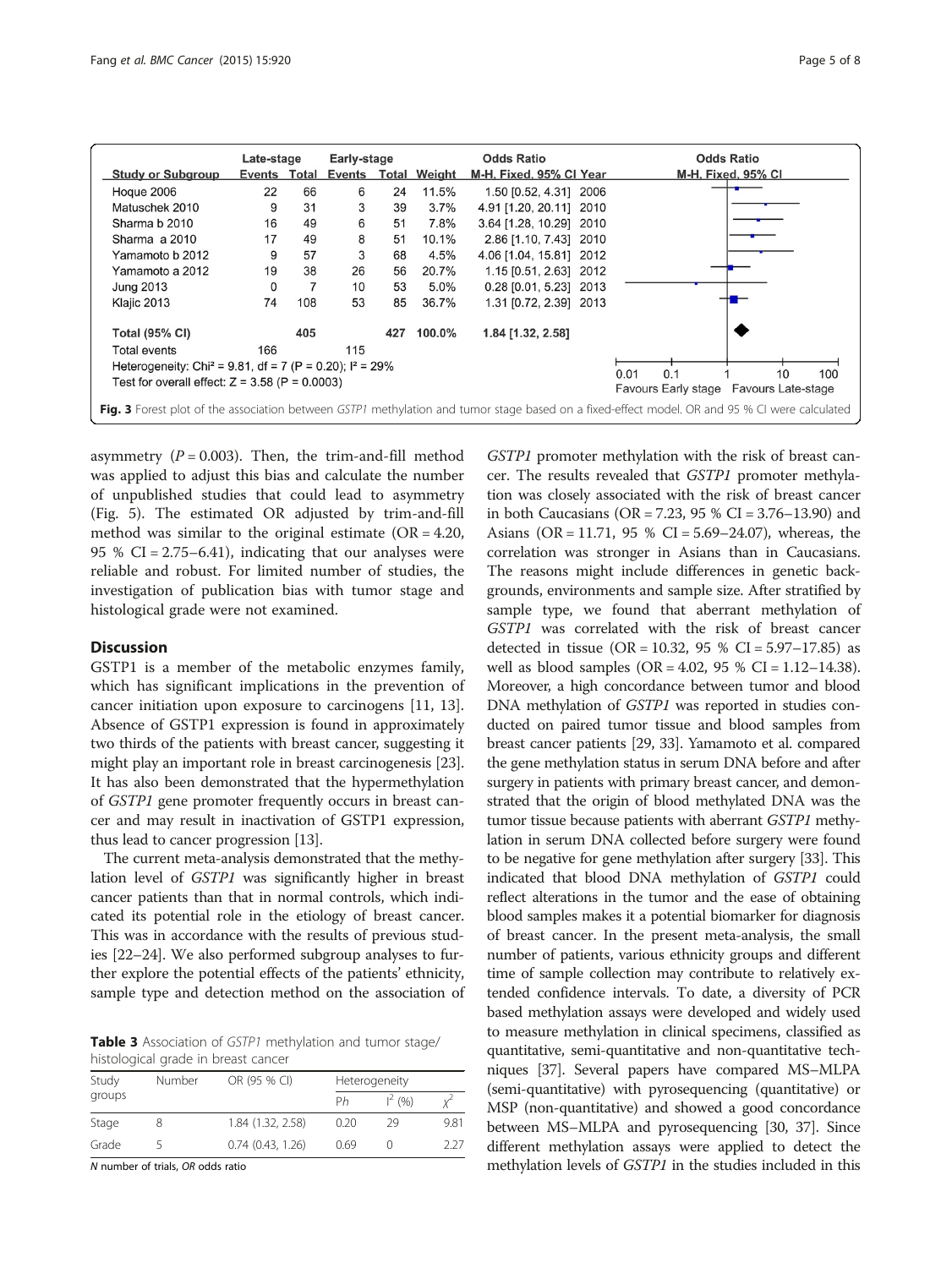<span id="page-5-0"></span>

meta-analysis, we also performed subgroup analysis based on methods to explore potential sources of heterogeneity and the differences among them. As a result, significant associations were identified as detected by quantitative, semi-quantitative and non-quantitative techniques, suggested these methods have the same effect in GSTP1 methylation detection. However, when only quantitative analyses of GSTP1 promoter methylation in blood DNA are pooled, no significant association was observed (data not shown). It is hypothesized that the small sample size may lead to false-negative results. Furthermore, different patient materials and the choice of different primer sets between different studies may influence the results. Aberrantly methylated genes are

frequently found in human cancers but rarely in normal controls, and their presence is not an exclusive attribute of metastatic cancer. Examination of body fluid from patients with early stage or organ-confined tumors may also reveal positive results [[28\]](#page-7-0). Our study showed that the methylation level of GSTP1 increased significantly in late-stage compared to the early stage breast carcinomas, suggested that breast cancer patients with GSTP1 promoter hypermethylation may have a biologically aggressive phenotype.

Breast cancer is a complex multifactorial disease that is driven by genetic and epigenetic alterations, which cause aberrant gene function [\[38\]](#page-7-0). Previous study declared that the genetic variation of GSTP1 affected its

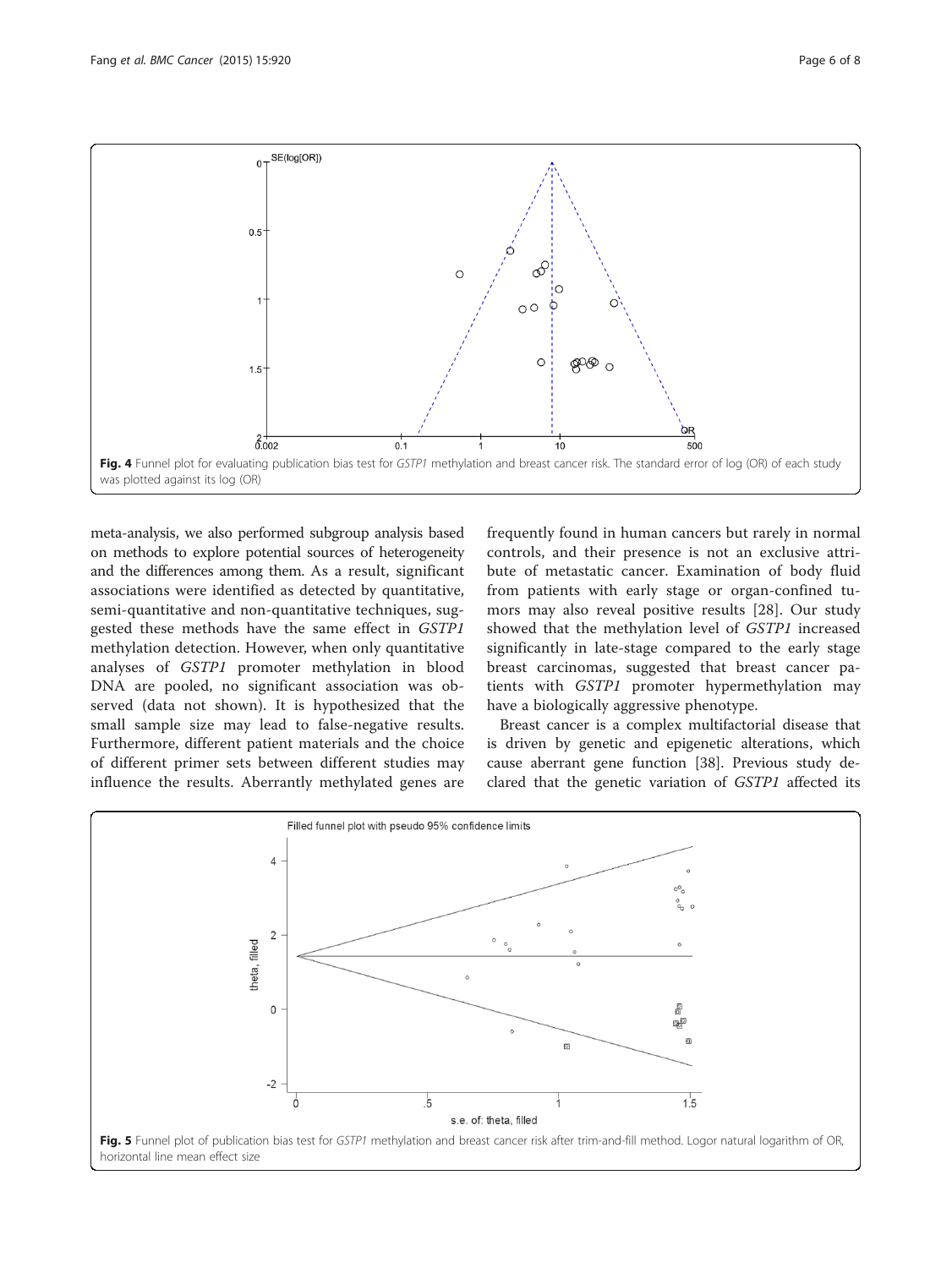<span id="page-6-0"></span>enzymatic activity and detoxifcation ability, thereby contributing to breast cancer susceptibility [10]. Epigenetic alterations including DNA methylation and histone modifications which occur in transformed cells are identified as an early event during tumor development [[35](#page-7-0), [39](#page-7-0)]. In breast cancer, hypermethylation of promoter CpG islands has been described as the main epigenetic pathway to inactivate genes involved in various aspects of cellular function [[30\]](#page-7-0). It has been reported that GSTP1 is capable of inhibiting tumor growth by its interaction with the c-Jun N-terminal kinase (JNK1) signaling [11], suggesting its role as a tumor suppressor gene. Additionally, because of its detoxifying effects on the anticancer agents, GSTP1 may also affect the sensitivity of breast tumors to chemotherapy, emerged as a novel therapeutic target [7, 9].

To our knowledge, this is the first meta-analysis comprehensively performed to assess the relationship between GSTP1 promoter methylation and the incidence of breast cancer. Nevertheless, a number of potential limitations should be acknowledged. First, the effects of potential risk factors such as age, subtype and hormone receptor status on the current results of this meta-analysis could not be eliminated for lack of detailed information. Second, meta-analysis is a secondary analysis and the heterogeneity is the major issue in genetic studies [\[40](#page-7-0)–[43\]](#page-7-0). Of course, our meta-analysis also suffered this issue and we performed subgroup analyses to explore the origin. The results showed that different methylation methods, source of controls and cut-offs positivity of hypermethylation might contribute to heterogeneity. Third, only published clinical studies were selected in this meta-analysis, some unpublished and negative studies may contribute to publication bias. Since studies with statistically positive results were easier to publish than those with negative results, publication bias is inevitable. However, the estimated OR adjusted for publication bias by trim-and-fill method was not substantially changed. Fourth, although our initial search has no language restrictions, only articles published in English and Chinese finally were reviewed. This due to the language ability and the right to use databases of our team, and also might result in some bias.

## **Conclusions**

In conclusion, our meta-analysis suggested a strong association between GSTP1 promoter methylation and breast cancer risk. Thus, aberrant GSTP1 promoter methylation could be a helpful biomarker for the early screening of breast cancer. However, given the limitations elaborated above, high quality studies with larger sample sizes should be employed in further research.

## Additional file

[Additional file 1: Table S1.](dx.doi.org/10.1186/s12885-015-1926-1) MOOSE checklist in current meta-analysis. (DOC 73 kb)

#### **Abbreviations**

AJCC: American Joint Committee on Cancer; CI: Confidence interval; GSTP1: glutathione s-transferase P1; MOOSE: Meta-analysis of Observational Studies in Epidemiology; MS-MLPA: methylation-specific multiplex ligation-dependent probe amplification; MSP: methylation-specific polymerase chain reaction; OR: odds ratio; QMSP: quantitative methylation-specific polymerase chain reaction; RevMan: Review Manager.

#### Competing interests

The authors declare no conflicts of interest in this work.

#### Authors' contributions

FC and LXH conceived the study. FC and WH searched the databases and extracted the data. WXM and WFB assembled and analyzed the data.WXM and ZXT gave advice on meta-analysis methodology. FC wrote the draft of the paper. WXM, ZXT and LXH reviewed the manuscript. All authors have read and approved the final manuscript.

#### Acknowledgements

The present study was sponsored by the Scientific Research Foundation for the Returned Overseas Chinese Scholars, State Education Ministry, and was supported by grants from the Natural Science Foundation of China (nos. 30873044 and 81272372).

#### Author details

<sup>1</sup>Department of Laboratory Medicine, Center for Gene Diagnosis, Center for Evidence-Based and Translational Medicine, Zhongnan Hospital of Wuhan University, Wuhan 430071, P.R. China. <sup>2</sup>Department of Nursing, Affiliated Hospital of North Sichuan Medical College, Nanchong 637000, P.R. China.

#### Received: 30 April 2015 Accepted: 11 November 2015 Published online: 19 November 2015

#### References

- 1. Tao Z, Shi A, Lu C, Song T, Zhang Z, Zhao J. Breast Cancer: Epidemiology and Etiology. Cell Biochem Biophys. 2015;72(2):333-8.
- 2. Donepudi MS, Kondapalli K, Amos SJ, Venkanteshan P. Breast cancer statistics and markers. J Cancer Res Ther. 2014;10(3):506–11.
- 3. Widschwendter M, Jones PA. DNA methylation and breast carcinogenesis. Oncogene. 2002;21(35):5462–82.
- 4. Barekati Z, Radpour R, Lu Q, Bitzer J, Zheng H, Toniolo P, et al. Methylation signature of lymph node metastases in breast cancer patients. BMC Cancer. 2012;12:244.
- 5. Radpour R, Barekati Z, Kohler C, Lv Q, Burki N, Diesch C, et al. Hypermethylation of tumor suppressor genes involved in critical regulatory pathways for developing a blood-based test in breast cancer. PLoS One. 2011;6(1):e16080.
- 6. Chen KM, Stephen JK, Raju U, Worsham MJ. Delineating an epigenetic continuum for initiation, transformation and progression to breast cancer. Cancers (Basel). 2011;3(2):1580–92.
- 7. Miyake T, Nakayama T, Naoi Y, Yamamoto N, Otani Y, Kim SJ, et al. GSTP1 expression predicts poor pathological complete response to neoadjuvant chemotherapy in ER-negative breast cancer. Cancer Sci. 2012;103(5):913–20.
- 8. Jhaveri MS, Morrow CS. Methylation-mediated regulation of the glutathione S-transferase P1 gene in human breast cancer cells. Gene. 1998;210(1):1–7.
- 9. Esteller M, Corn PG, Urena JM, Gabrielson E, Baylin SB, Herman JG. Inactivation of glutathione S-transferase P1 gene by promoter hypermethylation in human neoplasia. Cancer Res. 1998;58(20):4515–8.
- 10. Saxena A, Dhillon VS, Shahid M, Khalil HS, Rani M, Prasad DT, et al. GSTP1 methylation and polymorphism increase the risk of breast cancer and the effects of diet and lifestyle in breast cancer patients. Exp Ther Med. 2012; 4(6):1097–103.
- 11. Arai T, Miyoshi Y, Kim SJ, Taguchi T, Tamaki Y, Noguchi S. Association of GSTP1 CpG islands hypermethylation with poor prognosis in human breast cancers. Breast Cancer Res Treat. 2006;100(2):169–76.